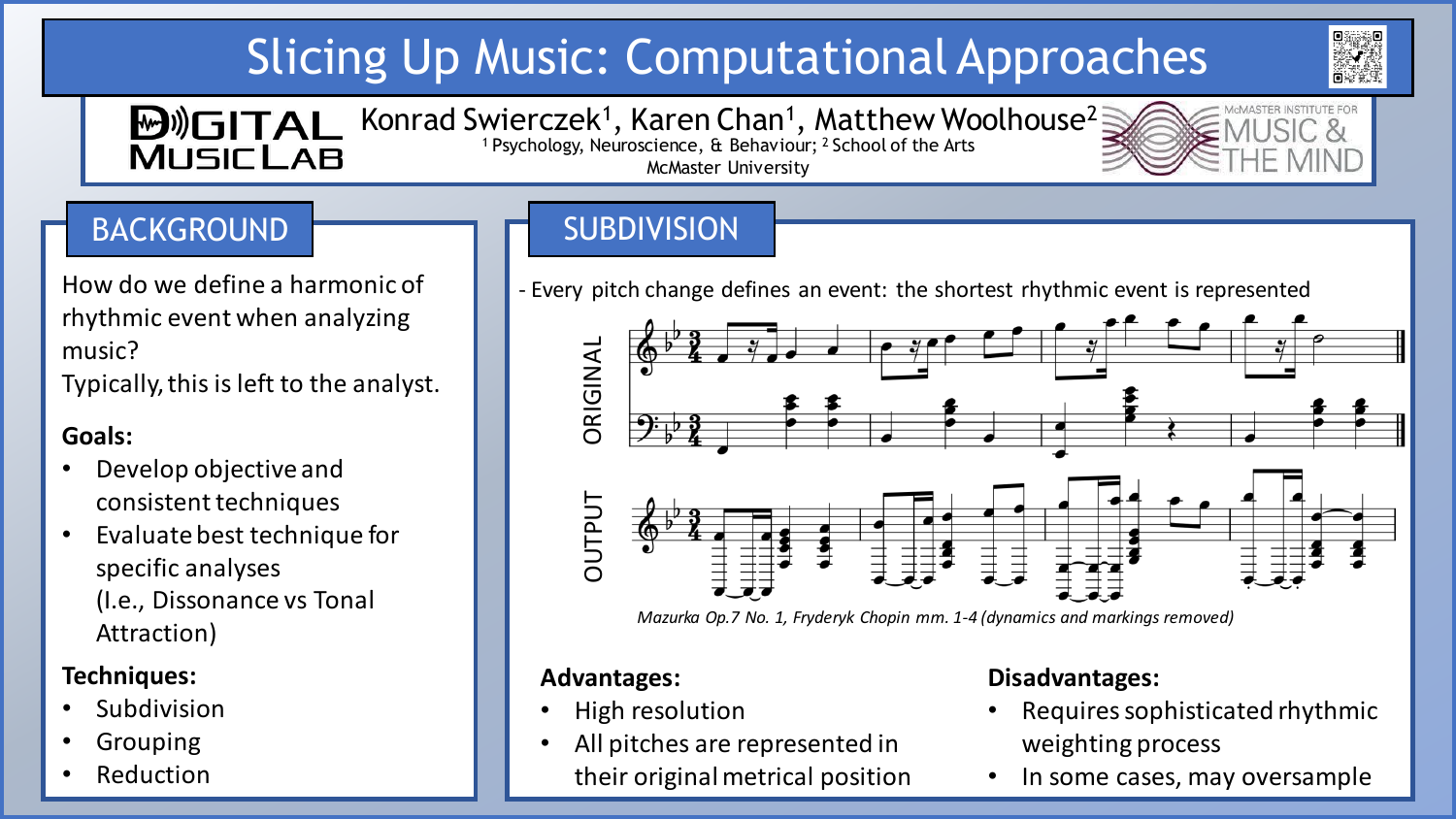# Slicing Up Music: Computational Approaches





## BACKGROUND GROUPING

How do we define a harmonic of rhythmic event when analyzing music?

Typically,this is left to the analyst.

### **Goals:**

- Develop objective and consistent techniques
- Evaluate best technique for specific analyses (I.e., Dissonance vs Tonal Attraction)

### **Techniques:**

- Subdivision
- Grouping
- **Reduction**

- Group all pitches within a beat to a single event



*Mazurka Op.7 No. 1, Fryderyk Chopin mm. 1-4 (dynamics and markings removed)*

### **Advantages:**

- Standardized event length within a piece of music
- High resolution

### **Disadvantages:**

• Events are often distorted and not representative of rhythmic structure